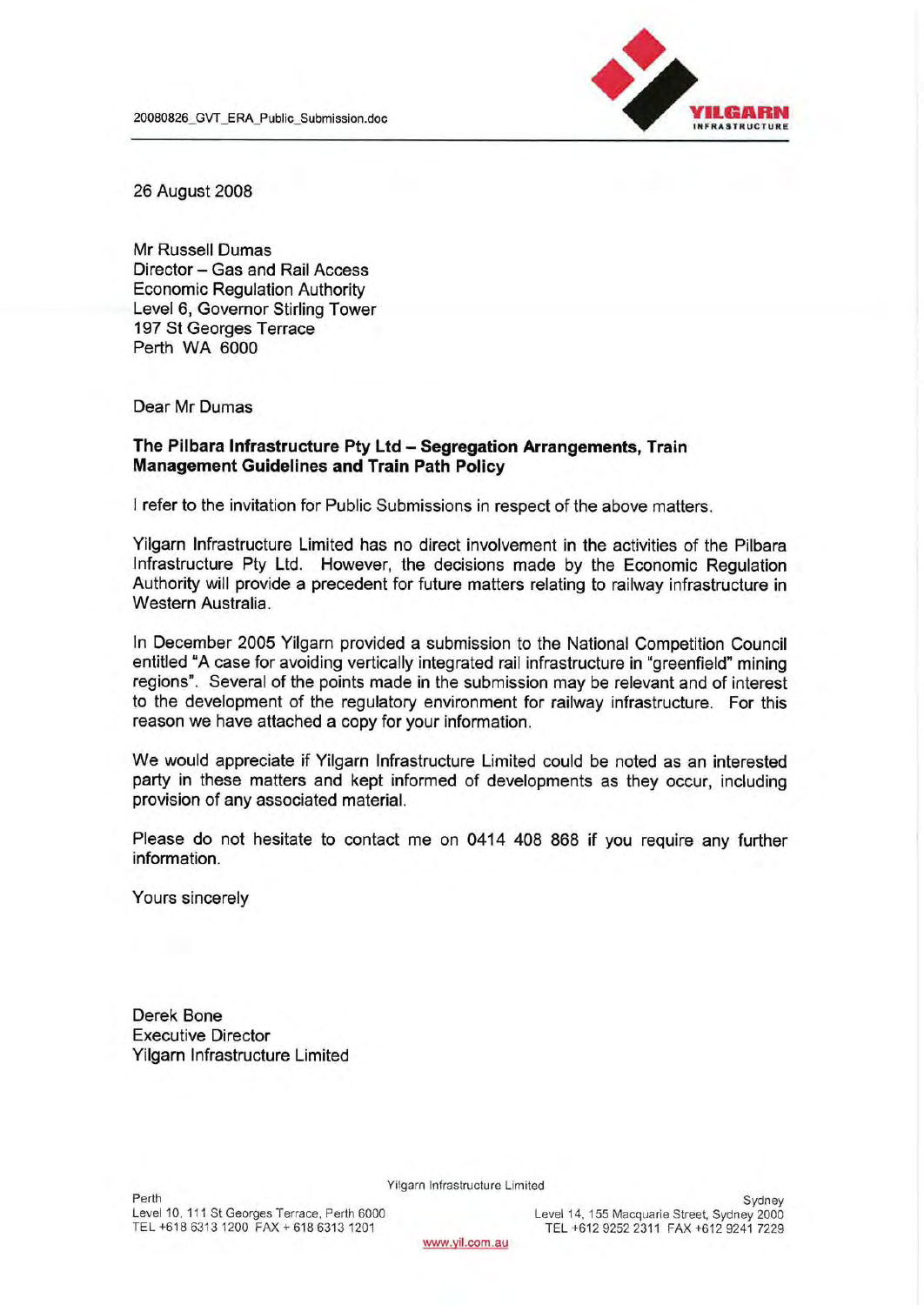

# **THE LINDEN GROUP PTY LIMITED**  (ACN 067 549 188) **on behalf of Yilgarn Infrastructure Limited**  (ACN 115 050 452)

# **SUBMISSION TO THE NATIONAL COMPETITION COUNCIL**

# **A CASE FOR AVOIDING VERTICALLY INTEGRATED RAIL INFRASTRUCTURE IN "GREENFIELD" MINING REGIONS**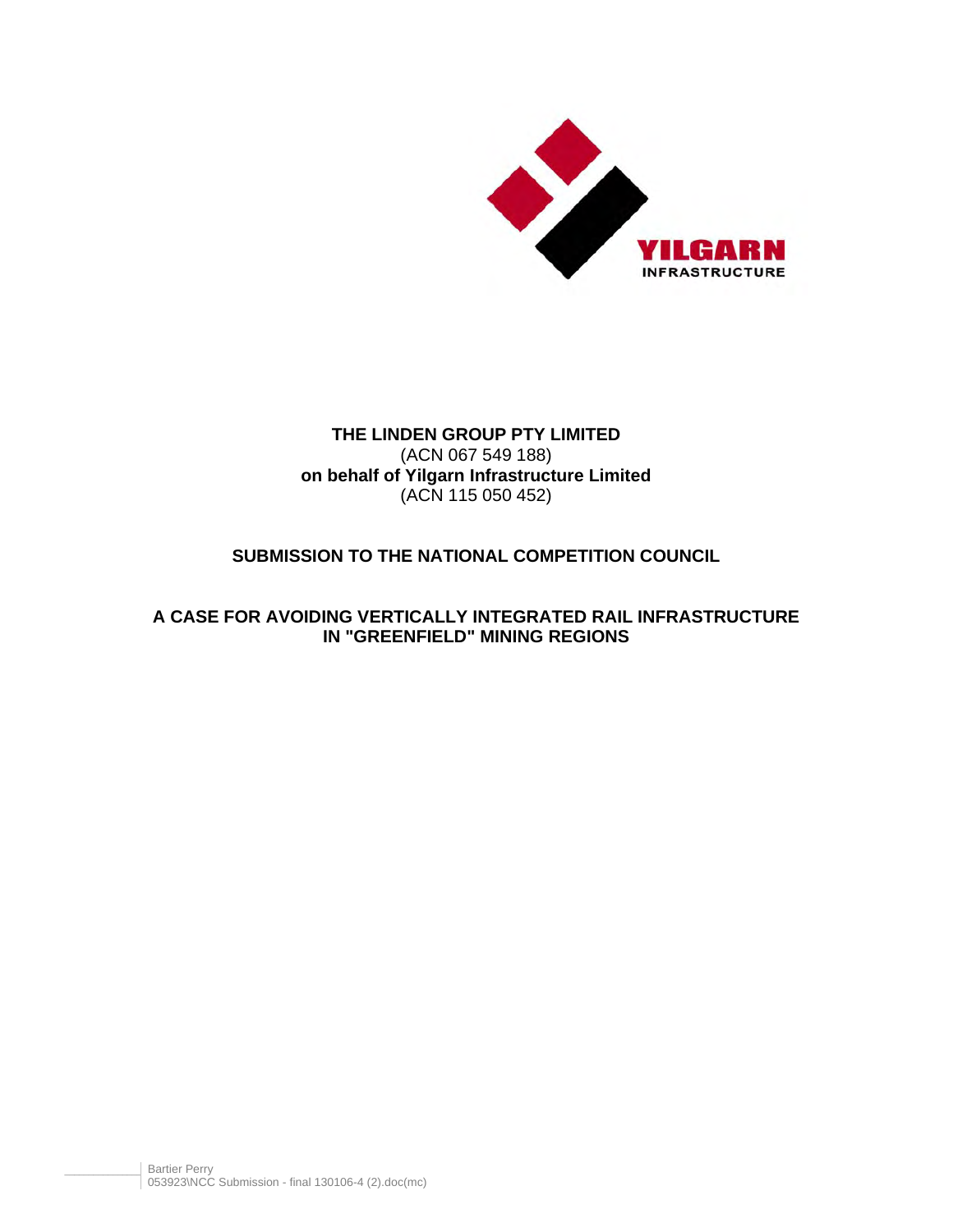## **THE LINDEN GROUP PTY LIMITED**

## **SUBMISSION TO THE NATIONAL COMPETITION COUNCIL**

# **A CASE FOR AVOIDING VERTICALLY INTEGRATED RAIL INFRASTRUCTURE IN "GREENFIELD" MINING REGIONS**

#### **1 Introduction. About Us and About this Submission**

- 1.1 This submission is made by The Linden Group Pty Limited. Linden is consulting to a company that proposes to provide specialist and independent railway and port infrastructure to the mining industry within Western Australia and elsewhere throughout the Commonwealth.
- 1.2 Linden has advised clients on major project and infrastructure developments in Western Australia, Australia and Asia.
- 1.3 We and our client have been keen observers of the Application by Fortescue Metals for declaration of a service provided by the Mount Newman Railway Line. This has culminated in the Draft Recommendation published by the Council in November 2005.
- 1.4 The Council's application of Part IIIA of the Trade Practices Act in this case, and its discussion of the issues arising from vertical integration of rail services in mining areas is of interest and importance to our client as a proposed *independent owner/operator* of open-access, multi-user railway and port infrastructure. Our client is independent because its proposed businesses would not be vertically integrated with the business of ore extraction and marketing.
- 1.5 The arguments raised by both competing sides in the Fortescue Metals Application, the Council's discussion of the issues and indeed the Draft Recommendation itself provide a compelling case study. It demonstrates the overwhelming advantages of ensuring that, especially in "greenfield" mining regions, transport infrastructure be made available on an open-access, multiuser basis to all potential competitors by a specialist and independently owned and operated supplier. It demonstrates the clear need to avoid vertical integration of ore extraction business with the rail and port infrastructure needed to get the ore to market.
- 1.6 We make this submission conscious of the fact that we do not speak to the outcome of the particular application made by Fortescue Metals. This submission is made in light of the Council's role as an adviser to governments in relation to infrastructure access regimes and competition issues. We note that one of the Council's core functions as described in its Corporate Plan 2004-2006 is to provide recommendations and to assist governments to develop effective access regimes (see page 6, of the Plan, "Key Program 2: Provision of recommendations to governments on access to infrastructure".).
- 1.7 It is our hope that the Council will use this submission in its development of policy recommendations promoting the principles of independently owned and operated infrastructure in the context of "greenfield" scenarios to the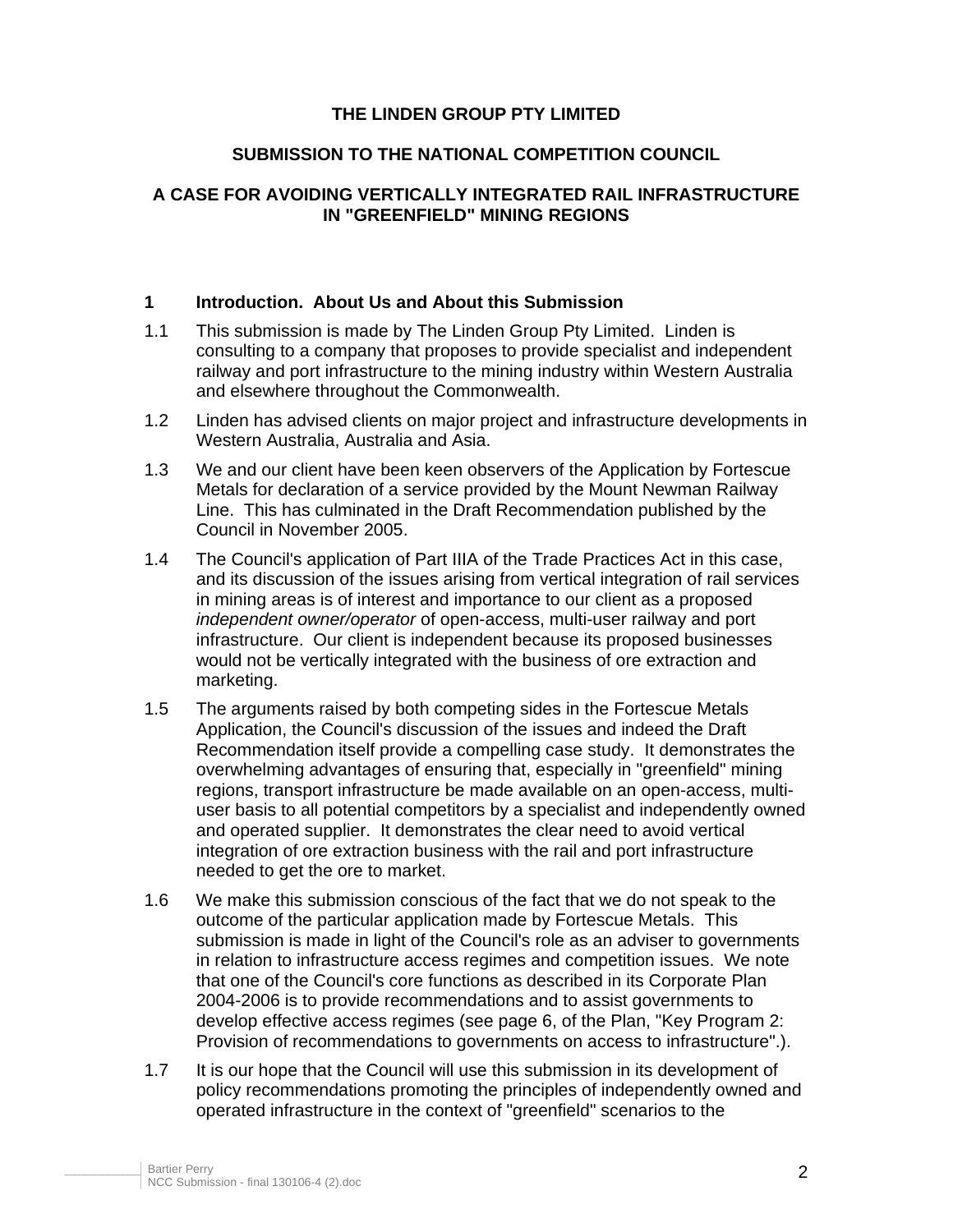governments it is charged with assisting. Throughout this submission we refer to the Fortescue Metals Draft Recommendation because it is such a relevant case study. Please note that accordingly, and unless stated otherwise, paragraph references in this submission are to paragraphs within the Council's Draft Recommendation.

1.8 Our submissions are not confined to iron ore mining – we consider the principles we address are equally applicable to other resources and their extraction industries. Neither are our submissions relevant only to railway infrastructure – we consider the following to be equally relevant to access to port facilities as well.

## **2 Greenfields versus Brownfield Mining Regions**

- 2.1 We submit that the principles concerning infrastructure access are fundamentally different in:
	- (a) Mining regions that are already populated by functioning ore extraction businesses and perhaps serviced by existing railway and port infrastructure ("brownfield" regions, such as the Pilbara region the subject of the Fortescue Metals Application); and
	- (b) Mining regions that are not so populated but which are the subject of exploration and prospecting by a multiplicity of so-called "junior explorers" or regions in which there may be limited operating extraction businesses of so-called "junior miners" but which are not serviced by existing rail and port infrastructure ("greenfield" regions).
- 2.2 In summary, we submit that the Fortescue Metals Application demonstrates the desirability, *in greenfield regions*, of independently owned and operated rail and port infrastructure. We submit that, in greenfield regions, vertical integration of rail/port infrastructure with ore extraction and marketing businesses is undesirable as an infrastructure access regime.
- 2.3 The Council's Draft Recommendation focuses on:
	- (a) Competition in upstream and downstream markets;
	- (b) The potentially uneconomic nature of vertically integrated rail and port infrastructure;
	- (c) Effective Access regimes;
	- (d) Health and safety issues; and
	- (e) Other matters of public interest, including environmental issues.

It is our submission that, *in greenfield mining regions,* on all of the foregoing criteria, independently owned and operated rail and port infrastructure leads to more desirable outcomes than would a vertically integrated ownership structure.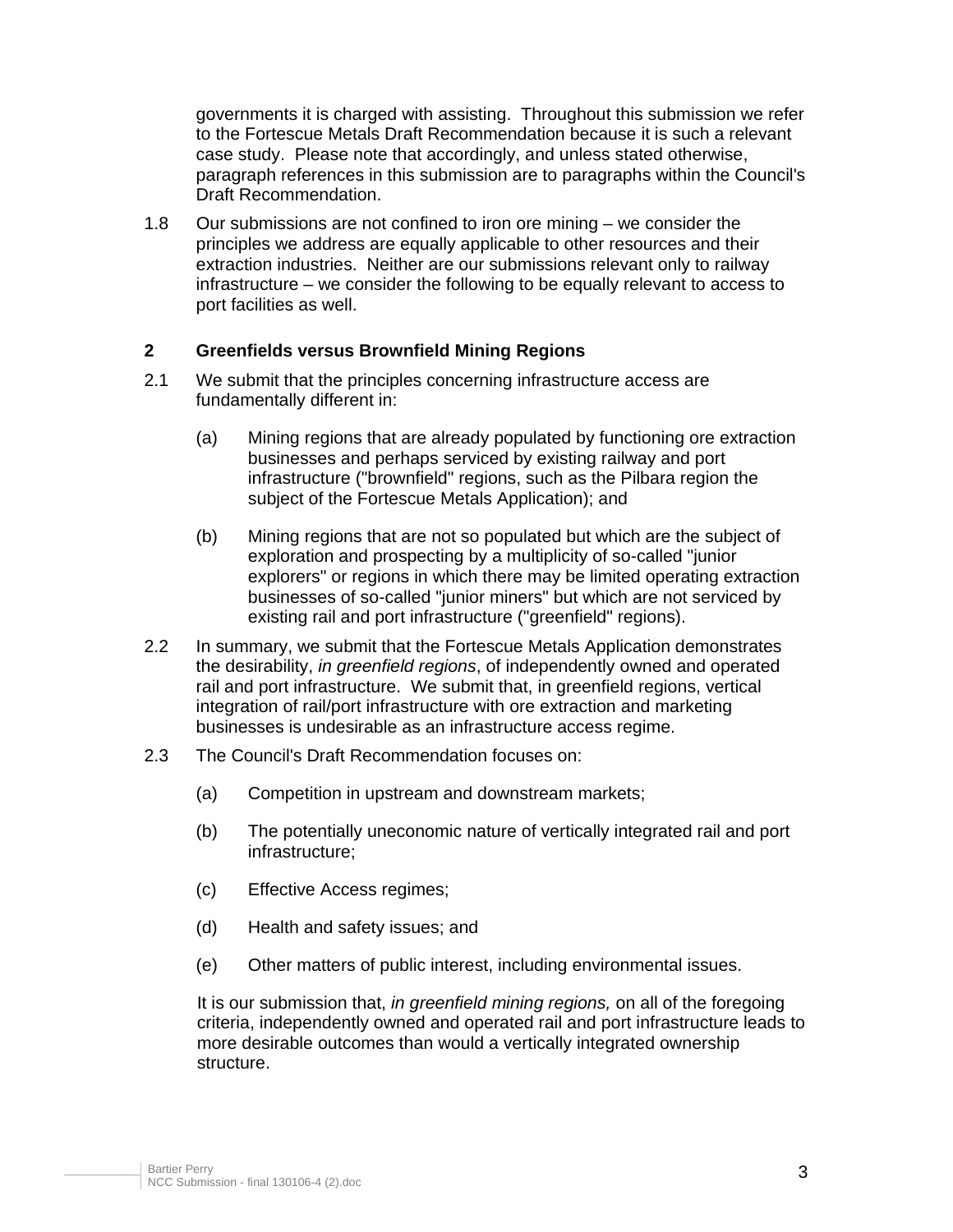# **3 The Natural Monopoly Tendencies of Rail Infrastructure**

3.1 It is now widely acknowledged that rail infrastructure tends to result in socalled "natural monopoly". The Council has described this phenomenon of natural monopoly in its Guide to the National Access Regime, Part B, at page 41:

"*Natural monopoly characteristics are common to significant infrastructure facilities, where substantial fixed costs and low operating costs may combine to generate economies of scale and scope over the range of reasonably foreseeable demand. Generally, under these conditions, one facility can supply the entire range of demand more cheaply than two or more facilities can … This makes it economically efficient for only one facility to service the entire foreseeable range of demand; in other words the development of another facility to provide the service would amount to a wasteful use of society's resources."* 

- 3.2 The development of rail (and port) infrastructure is also characterised by:
	- (a) high barriers to entry, both in terms of dollar cost, time and obtaining governmental and regulatory approvals;
	- (b) "sunk" and fixed costs;
	- (c) diminishing marginal costs over the relevant range of output until capacity of the railway is reached.

The analysis of the Council in the Draft Recommendation (at paragraph 6.82) is as follows:

*"Railway lines are commonly identified as having natural monopoly characteristics (Hilmer 1993, p240). This is because the costs of constructing and operating a railway line are largely sunk and fixed, while the variable costs of increasing output are relatively low. Therefore, the marginal cost of transporting an additional tonne of freight tends to decline until the capacity of a railway is reached. The presence of sunk costs also means that incremental or gradual entry – a common form of entry in other industries – is not feasible in rail services. Instead, investment tends to accrue in substantial "lumps" of sunk costs."* 

## **4 Undesirable Consequences of Natural Monopoly Tendencies of Rail (and Port) Infrastructure**

- 4.1 We submit that the natural monopoly tendencies of rail (and port) infrastructure have the following undesirable effects:
	- (a) It promotes vertical integration of rail services with extraction, processing and port distribution operated as a single optimised facility. This precludes the easy and economic accommodation of new users. The problems of vertical integration are noted below;
	- (b) It promotes a concentration of ownership of the infrastructure and thus also in upstream and downstream dependent businesses by only those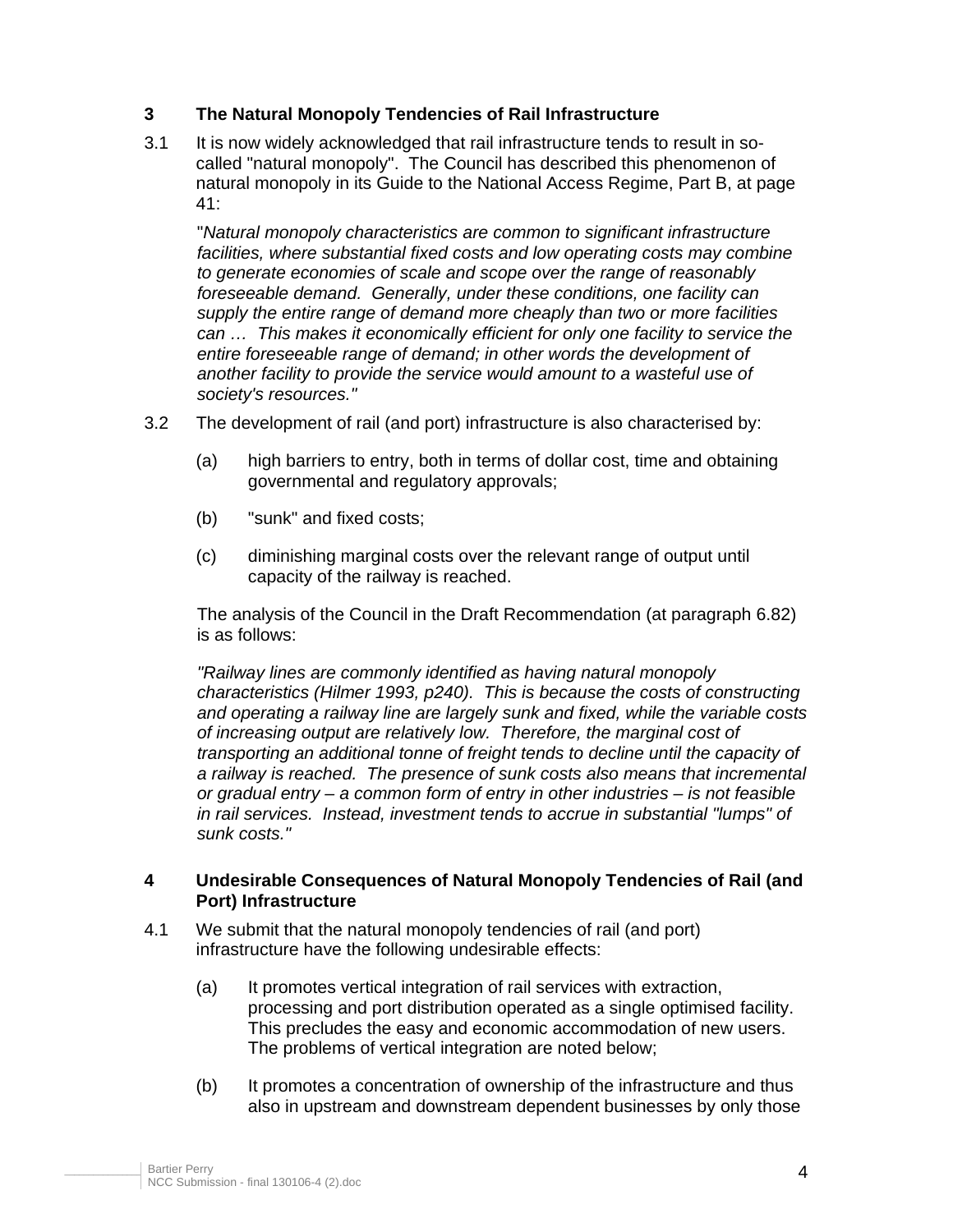few, large firms that have existing extraction operations and/or the resources to build and control their own infrastructure;

- (c) It makes entry into the market for extraction of ore difficult for the junior explorers and junior miners, thus restricting new supply, retarding competition and leading to higher prices that will be detrimental in the long term to the development of the Australian economy. This may lead to many junior explorers and junior miners not being able to fully exploit their operations or not pursuing their extraction operations at all. This in turn may lead to worthwhile ore deposits being "stranded", as argued by the Western Australian Government in its submissions to the Council, and as noted by the Council at paragraph 11.8 of the Draft Recommendation.
- (d) The difficulty, delay and cost of obtaining access to infrastructure from incumbent owners and competitors (even given the procedures available under Part IIIA of the Trade Practices Act) is a recurring theme in the Fortescue Metals Application. We discuss this further at clause 6.2(d) of this submission, below.

#### **5 The Problems of Vertical Integration of Rail Services and Extraction Operations**

- 5.1 The problems created by vertical integration in brownfield mining regions are compellingly revealed by the debate and the Council's analysis in its Draft Recommendations in the Fortescue Metals Application. We submit that the Council's draft findings and the arguments raised by *both* sides lead to the conclusion that, where the opportunity arises in a greenfield mining region, vertically integrated rail and port operations should be discouraged in favour of independently owned and operated infrastructure.
- 5.2 We consider that the debate itself and the Council's analysis on all major issues both support this conclusion. A brief overview is as follows:
	- (a) **Competition** The Council has found that "*there are not sufficient efficiencies in vertical integration of track services and haulage services to conclude that vertical integration is inevitable*" (at paragraph 7.94). The Council has also found (at paragraph 7.212) that competition in at least two markets, namely the market for mining tenements and the market for rail haulage services itself, would be enhanced by declaring the Mt Newman railway service. Put another way, the vertically integrated ownership of the railway diminishes competition in those markets, thus necessitating an access declaration. The Council has emphasised the barriers to entry faced by junior explorers, and the likelihood that, without access to the incumbent rail service their ore deposits may be uneconomic to exploit. We observe that in (other) greenfield mining regions there may be additional upstream and downstream markets that would be retarded by vertical integration.
	- (b) **Economic Efficiency** The very purpose of the forced access regime in Part IIIA of the Trade Practices Act is based on a recognition of the fact that vertically integrated infrastructure creates economic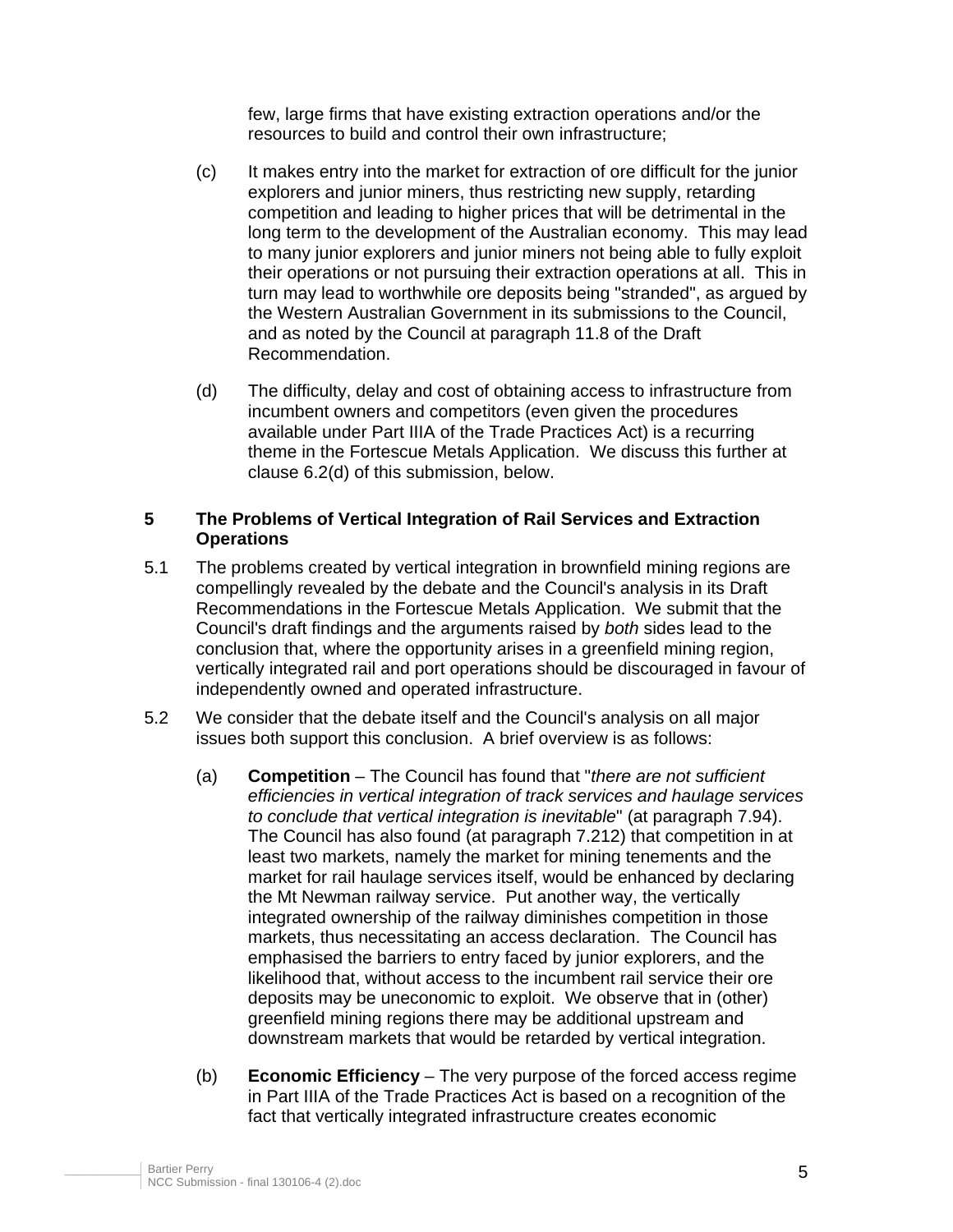inefficiencies, especially if new entrants to a market are forced to duplicate the infrastructure.

In our submission, however, even if access is granted to new entrants under that regime, it remains likely that inefficiencies will occur. This is because the owner operators of the vertically integrated operation have an economic incentive to optimise the operation around their own needs and have not had to consider the accommodation of a potential competitor to use part of its facility. In response to the Fortescue Metals Application, BHPBIO had argued that a shared facility would involve inefficiencies and diseconomies of scope. BHPBIO identified several diseconomies of allowing access to its infrastructure including:

- Direct, second operator costs the costs and inefficiencies of accommodating a third party user;
- Rail optimisation costs;
- Distortion of investment incentives and decisions;
- The costs of responding to the new regulatory regime;
- Additional physical and personnel resources to manage scheduling of trains;
- Increased risks and insurance costs from interaction between several train operators;
- Credit risks in dealing with third party operators;
- Inefficiencies arising from not achieving the right balance between port stockpile capacity and rail sprint capacity;
- Conflicting priorities in the practical operation of the rail sub-system (e.g. the incumbent wanting flexibility of scheduling whilst the third party wanting certainty of scheduling);

We note that the Council concluded (at paragraph 6.194) that any diseconomies of scope would not outweigh the cost savings from granting access - but at the same time it is important to note that that the Council has *not* suggested that the problems raised by BHPBIO are not real or do not exist, but simply that the problems do not outweigh the benefits of granting access.

(c) **Health and Safety** – In its submission BHPBIO argued that safety would be compromised by a shared railway. The Council found (at paragraph 9.10) that such concerns could be dealt with in the terms of access that are finally adopted (assuming a declaration is made) whether by agreement or forced arbitration. We consider that there are legitimate safety concerns irrespective of the terms of access that may result. Those concerns arise not from the fact that the railway will be shared but from the fact that it is operated by a party whose primary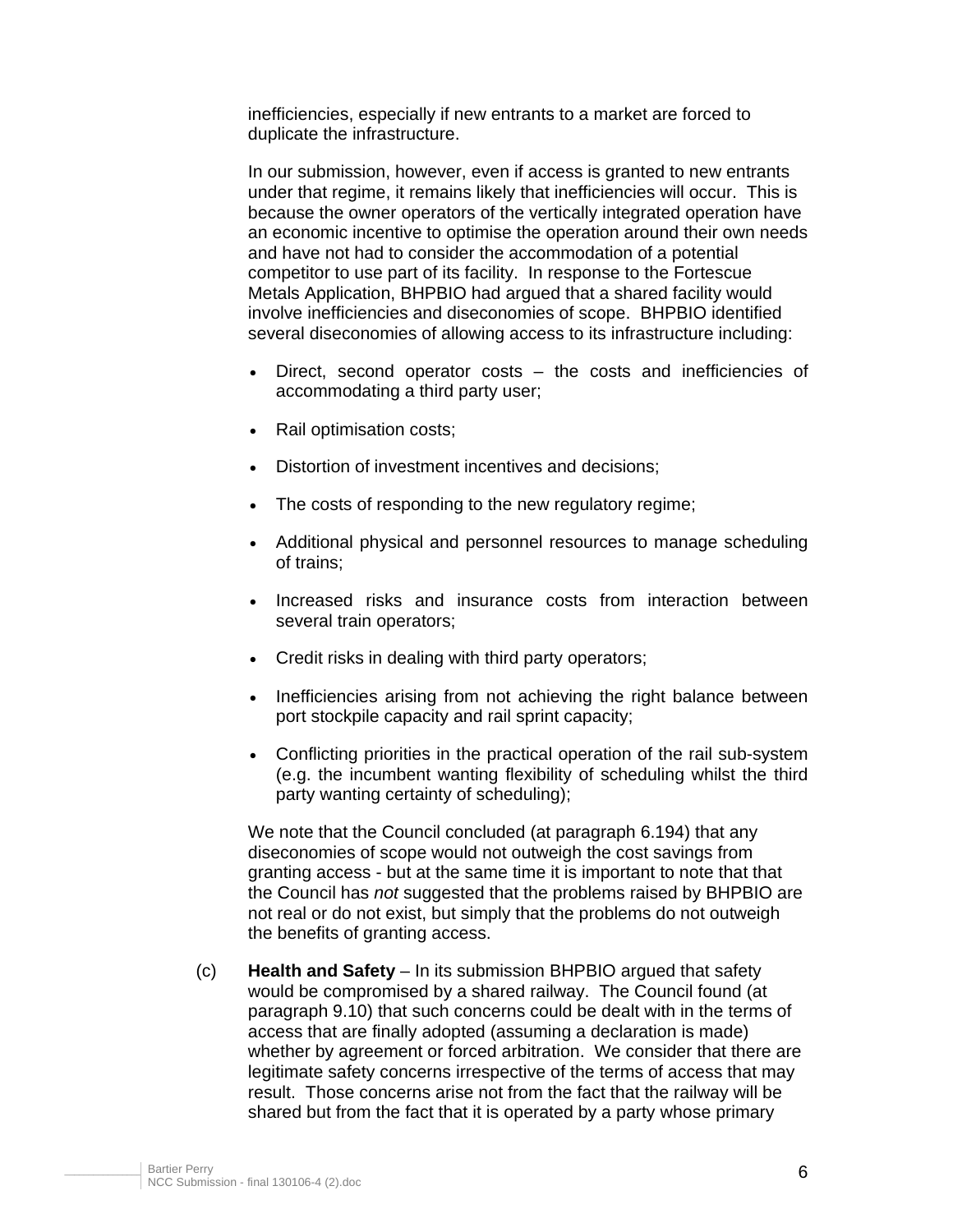interest in establishing the railway was getting its own ore to market – not the provision of optimal multi-user railway services. This can be contrasted with the position of an independent and specialist railway operator, as to which, see below.

(d) **Effective Access Regime** – We submit that the forced access regime of Part IIIA of the Trade Practices Act it is at best an imperfect (albeit necessary) treatment for a series of maladies caused by historical vertical integration of infrastructure ownership and control.

The following matters may not have given the Council cause to decline to recommend a declaration, yet they are nonetheless matters which support our primary proposition – that *in greenfield regions* vertical integration of rail and port infrastructure with extraction, processing and marketing business is to be avoided:

- (i) At paragraph 8 of its first submission, Fortescue Metals details its frustrations and delays in attempting to negotiate with the incumbent owner of the railway before it made the application for a declaration under Part IIIA of the Trade Practices Act.
- (ii) Fortescue Metals noted (at paragraph 5.4) in its first submission that owners of vertically integrated infrastructure may deliberately seek to frustrate the operation of Part IIIA of the Trade Practices Act. It quoted the commentary of the Trade Practices Law Journal on the *Hammersley Iron* case, where it was stated that:

"*Owners of vertically integrated assets may artificially arrange their operations to ensure that their infrastructure somehow forms part of their production process. Consequently they may avoid having to grant access to third parties under the declaration process in Part IIIA*."

- (iii) The Application itself has involved significant private and public cost, and (from the perspective of the market entrant, Fortescue Metals) delay. The process is not yet concluded - there are several further stages and avenues of appeal - and further time and resources will be consumed;
- (iv) While Fortescue Metals may well be successful in obtaining a declaration, there will inevitably be a protracted and expensive negotiation with the railway owners over the terms of access. This as an inevitable result of forcing the owner of an important asset to share it with a competitor.
- (v) The outcome of access negotiations will almost inevitably be a compromise with which neither Fortescue Metals nor the incumbent owners will be content;
- (vi) The Council noted (at paragraph 6.149) BHPBIO's submissions concerning the disputes likely to be generated over access to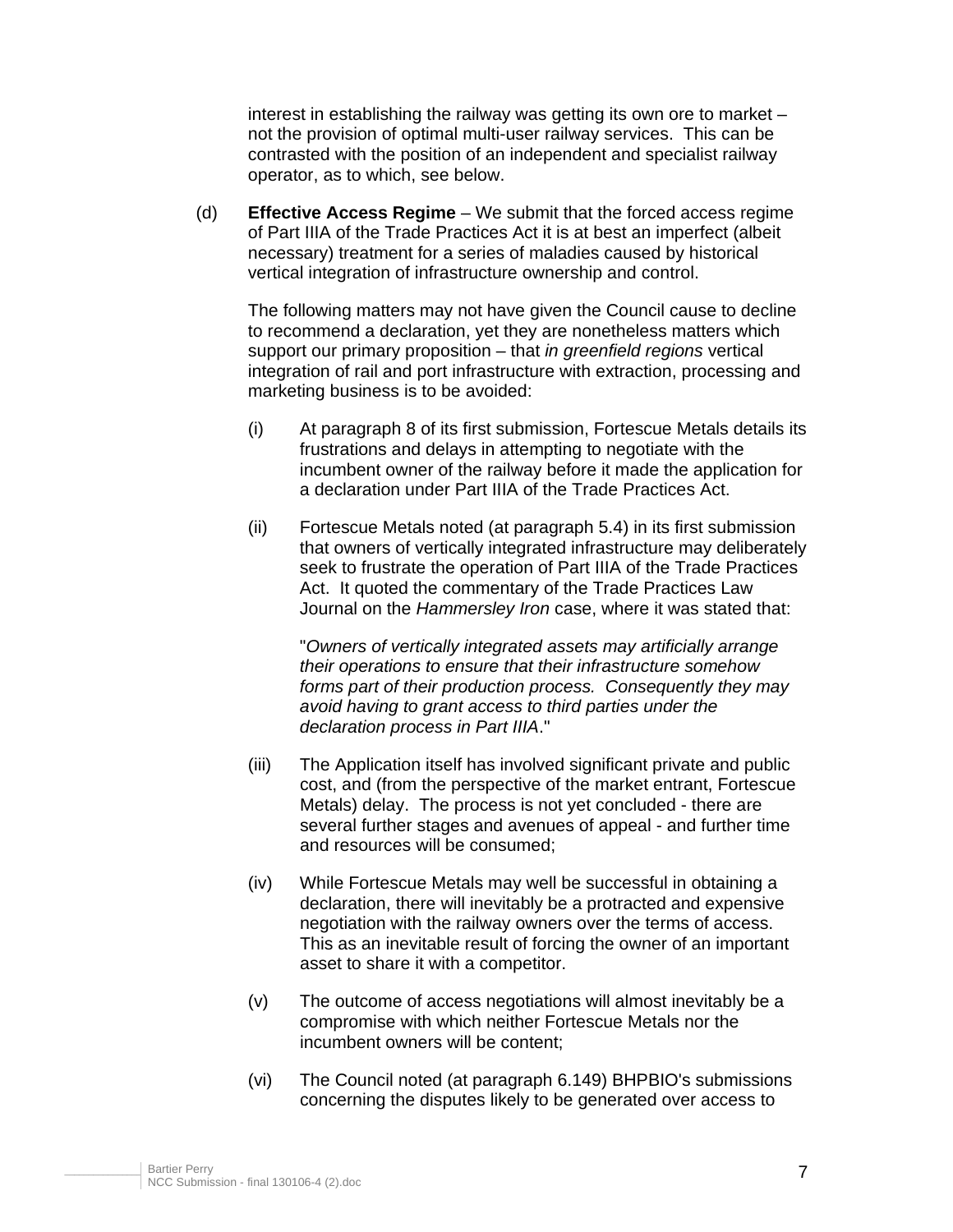and coordination of the railway service. The Council also noted BHPBIO's forecast of the substantial costs involved in negotiations and contracting and the consequent loss of revenue to it. BHPBIO also argued (as noted at paragraph 6.146) that that the probable need to upgrade the railway to increase its capacity (if access is granted to Fortescue Metals) will "*almost inevitably result in disputes as to the level of investment required*". Indeed (at paragraph 12.10), the Council refers to a statement by an officer of Fortescue Metals in the Asian Wall Street Journal to the effect that even if access was given to Fortescue Metals immediately "*the torturous [sic] negotiations which would take place after that would still see shareholders much better off building their own railway*".

- (vii) The arguments made by BHPBIO point to the problems inherent in forcing the owner of infrastructure to share it with a competitor. While the very purpose of Part IIIA of the Trade Practices Act is to force such access, forced access is not ideal for either party. BHPBIO's stated concerns for operational and scheduling efficiency and fairness, control issues and safety factors (while not considered by the Council to justify denying a declaration recommendation) are no doubt real enough for BHPBIO. We anticipate that Fortescue Metals would be no less concerned that these issues will surface once sharing of the railway commences, albeit that overall in the circumstances access is critical to it.
- (viii) If access to incumbent rail infrastructure is not available to other, would-be competitors such as Fortescue Metals (i.e. if a declaration is declined), they would be forced to take one of several less socially desirable courses of action:
	- to sell their tenements to the incumbents (thus tending to increase the concentration of ownership and reduce competition);
	- to indulge in the wasteful duplication of the infrastructure, to the economic detriment of society and the environment; or
	- to abandon the deposit, possibly "stranding" it.
- (e) **Other Public Interest Matters** The Council's conclusions on this criterion (see paragraph 11.35) are that granting access will:
	- (i) benefit the promotion of competition in upstream markets for tenements and rail haulage services;
	- (ii) bring the economic and environmental benefits of avoiding the unnecessary duplication of rail infrastructure; and
	- (iii) not have a negative impact on the overall performance of the iron ore industry.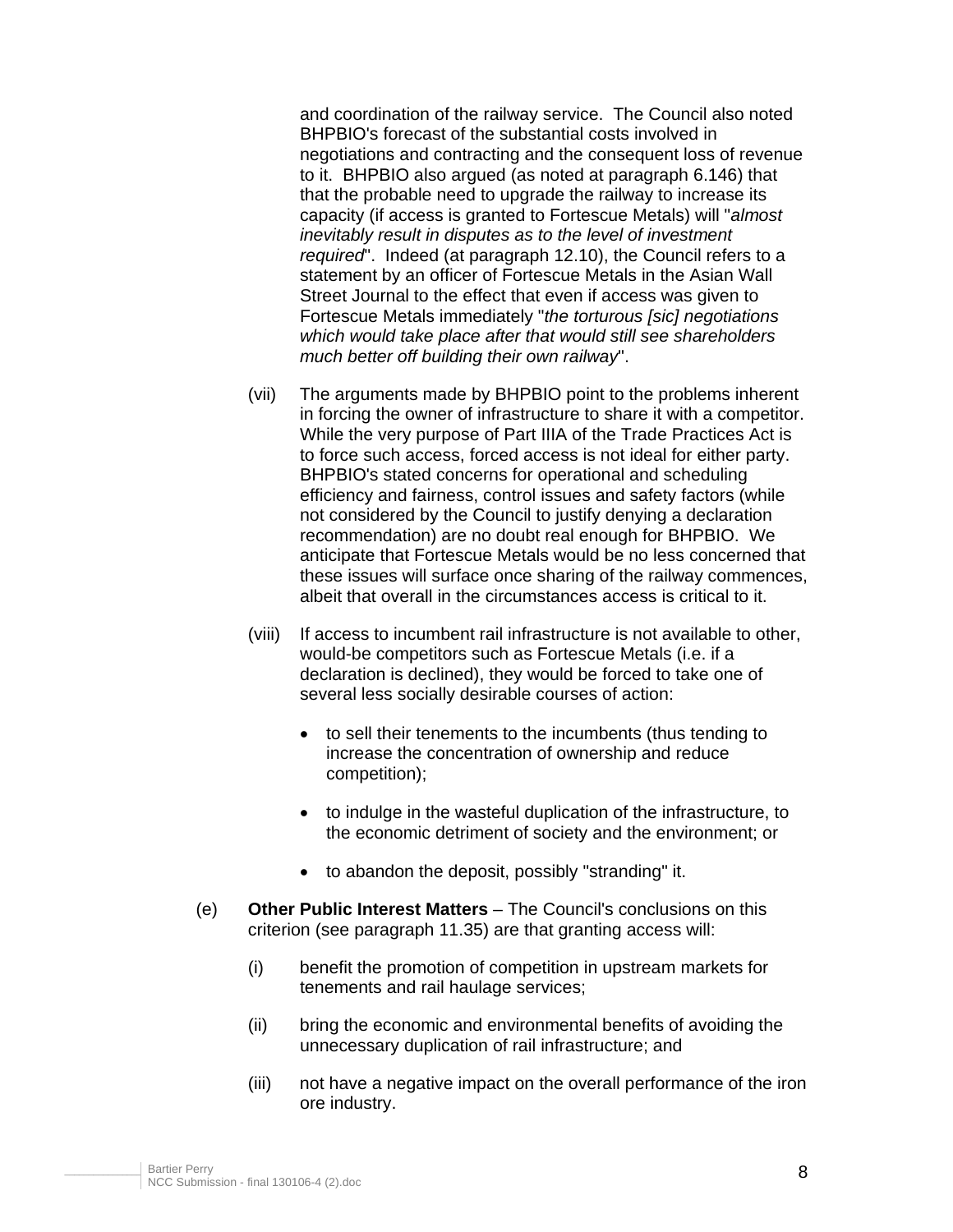Again, in our view, this finding supports our primary proposition – namely that vertical integration of infrastructure is to be avoided in favour of independent suppliers in greenfield mining regions. The arguments for giving access to one market entrant by way of forced access apply all the more strongly in a scenario where access to all potential entrants is open and fair.

## **6 The Solution – The Alternative to Vertical Integration in Greenfield Mining Regions**

- 6.1 We submit that the corollary of all of the foregoing submissions is that in *greenfield* mining regions, vertically integrated rail and port infrastructure should be carefully avoided in favour of independently owned and operated rail and port infrastructure. In *brownfield* mining regions, such as the Pilbara, vertical integration may already be an historical fact of the landscape, but there is every reason not to allow that to occur again, in greenfield regions.
- 6.2 The corollary arguments in favour of independently owned and operated infrastructure in greenfield mining regions are (addressing each of the major issues discussed in the Draft Recommendation) as follows:
	- (a) **Competition** We submit that independent rail and port infrastructure available to all upstream operations on a fair and open basis will avoid the bottleneck problems and will reduce the infrastructure access barriers to entry for junior explorers and junior miners inherent in a vertically integrated operation and market. An independent owner/operator would have the incentive to embrace an open-access system for its infrastructure because this would expand its revenue base and reduce the unit operating costs for all users. This will in turn enhance competition and help to prevent the concentration of mining ownership interests in the greenfield region.
	- (b) **Economic Efficiency** We submit that the presence of an independent owner and operator of rail and port infrastructure will prevent the wasteful duplication of that infrastructure, since there will be no pressure on mining ventures to build (and keep to themselves) their own facilities. In other words, an independent infrastructure will, by providing open-access, achieve the outcomes sought to be achieved by the forced access regime in the Trade Practices Act, but in a more comprehensive (by providing access to all) and cohesive (by avoiding the problems of forced access) manner.

Further, we submit that a specialist and independent owner and operator of such infrastructure is much more likely to be able to provide the infrastructure at a reduced cost, thus tending to push down the "landed" cost of the resource ore itself. In turn, this may help make the ore supplied by the region price-competitive with ore supplied from other regions or countries. This may help Australia open up or expand its export markets for resources. Alternatively, cost savings could be applied by mining ventures to improving the efficiency of the existing mines or in further prospecting and exploration.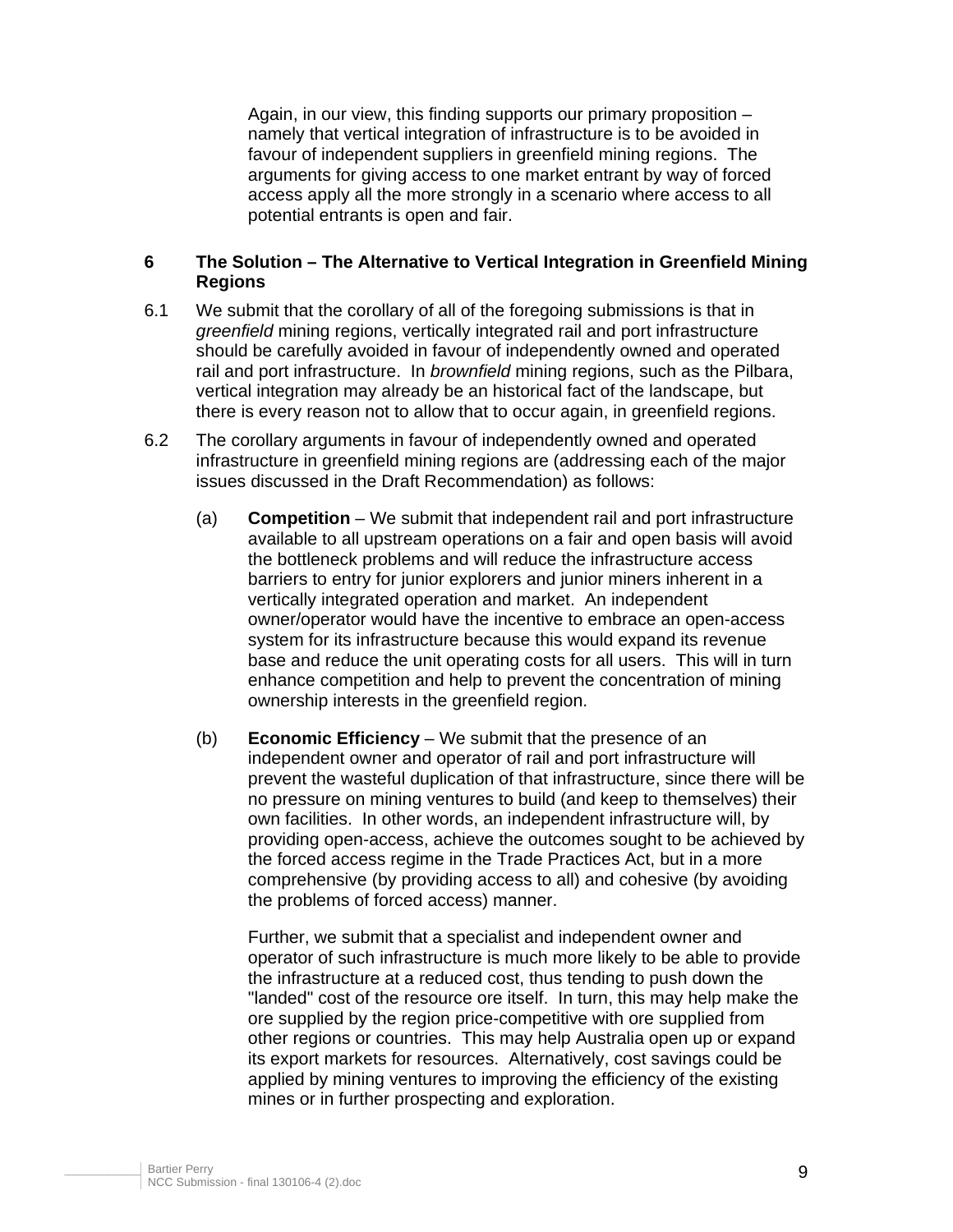An independent owner and operator may achieve such cost savings and efficiencies by having access to a wider customer base, by using up-to-date technology or intellectual property or innovations of its own devising or simply by having more experience and specialist knowledge. It may also be able to find less costly sources of the business inputs which it needs to construct and operate a railway (and port), than those available to non-specialists. Problems of using inconsistent above-rail technology such as rolling stock and locomotives would be avoided.

The other side of this coin is that the mining operations themselves would be left able to focus on their core business (such as operation of a mine), rather than having to divert capital and other resources to the provision of rail (and port) infrastructure – a business in which they may not have expertise. This may help to make the mining operations themselves more economically efficient.

- (c) **Health and Safety** We submit that a specialist independent provider of rail and port infrastructure is more likely to supply a service that is safe for its user customers and its own personnel alike. Such a provider would be interested in the supply of quality rail services for their own sake and not just as an adjunct to a mining operation. Such a provider is more likely to have specialist expertise in:
	- (i) below rail design and construction;
	- (ii) above rail design and construction;
	- (iii) train scheduling and operational management;
	- (iv) the application of safety technology and procedures itself; and
	- (v) maintenance of the foregoing.

We consider it likely that the deployment of such expertise will inevitably lead to a better safety record in the operation of the infrastructure. Also, an independent operator would not be distracted by a primary concern to get its own ore to market or by disputes with competitors who may have been given forced access under Part IIIA of the Trade Practices Act. This will also tend to produce better safety outcomes.

(d) **Effective Access Regime** – An open-access facility available to all on a fair and equal basis must achieve the most effective access regime available. We concede that much depends on the terms of access, the price of access, the location of the railway lines and their proximity to the tenement holders and the mines themselves, but that is no less a problem if vertically integrated infrastructure is permitted. We submit that an independent operator has an incentive to and will be more likely to provide access on a basis that serves the needs of the greatest number of tenement holders and the greatest volume of ore, than an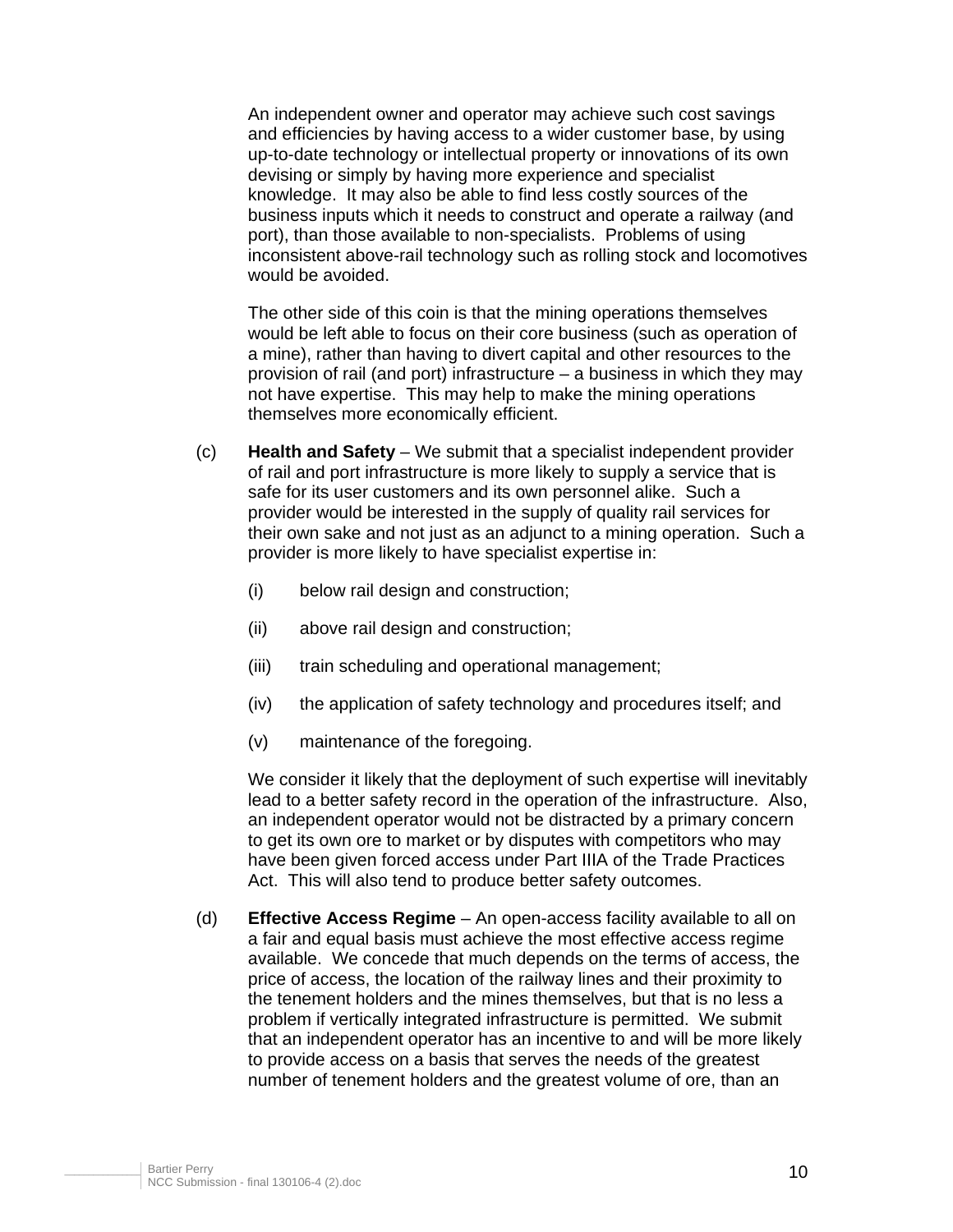operator whose infrastructure is vertically integrated with its own mining operations.

Although we accept the access regime in Part IIIA of the Trade Practices Act as a socially necessary means of avoiding uneconomic duplication of infrastructure and providing rail access to new entrants to the mining industry *in brownfield mining regions*, it is a "cure" to a problem that is best prevented in the first place *in greenfield mining regions*.

(e) **Other Public Interest Matters** – We submit that an independent rail and port infrastructure is most likely to deliver the same benefits as a declaration that the Council identifies in its Draft Recommendation, but in much greater measure. The rails and port services will be made available to all ventures within the greenfield region, not just those who have the resources, time, funds and stomach for an application under Part IIIA of the Trade Practices Act – and who are fortunate enough to succeed.

The likely increase in competition (see above) will mean that it is less likely that mineral deposits will be abandoned by junior explorers and become "stranded". The greater likelihood of exploitation of such deposits will mean greater economic activity, investment and employment within the region.

# **7 Conclusion**

- 7.1 In brownfield mining regions vertical integration of mining interests and rail and port infrastructure may be historical fact, but it is in our submission far from ideal because it inhibits the expansion of new suppliers to the market.
- 7.2 The forced access regime in Part IIIA of the Trade Practices Act is intrusive on the incumbent owner, whose property rights and investment in expensive infrastructure are interfered with by the state on behalf, no less, of a competitor. It is understandable that incumbent owners of infrastructure will resist access declarations with all their might, make access negotiations following declaration onerous and difficult, or even, as noted above, deliberately organise their affairs so as to avoid an access declaration.
- 7.3 From the perspective of the market entrant, having to deal with a competitor as a supplier of essential services is also far from ideal, and the forced access regime is an imperfect instrument – lengthy, costly and uncertain.
- 7.4 We submit that in greenfield mining regions there are many significant advantages to be gained by avoiding vertical integration and encouraging a model by which rail and port infrastructure is provided to all users on an openaccess basis by an independent owner/operator.